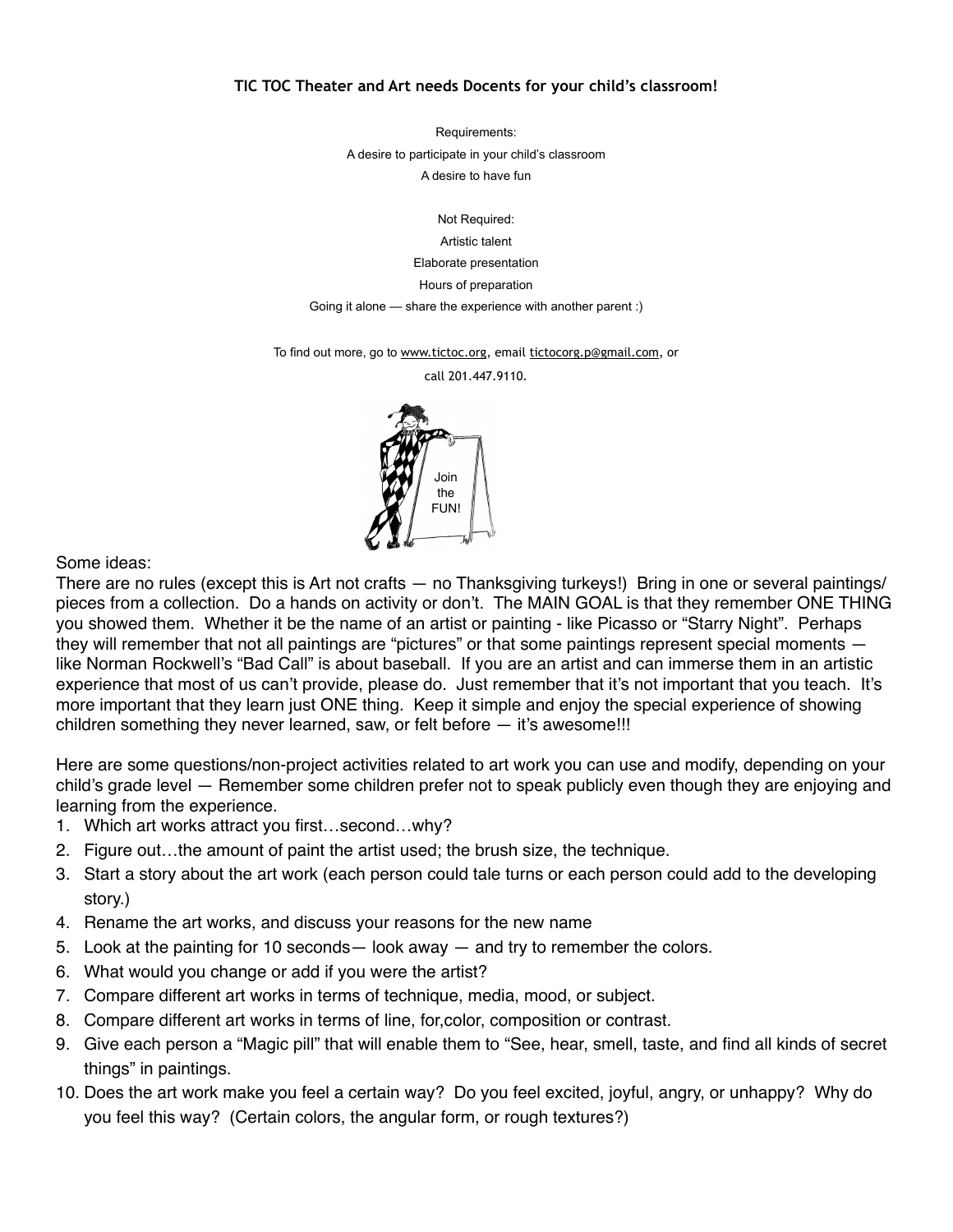- 11. What is the artist trying to communicate? Is the artist telling us about something that had meaning to her? Something about the times in which she lived; her beliefs, the scenes or customs of the day? Something about their culture or religion? How is the artist's world different or similar to yours?
- 12. Discuss how the art piece is different from any other art piece.
- 13. Does the artist show new ways to see never before seen at the time? New ways to see life? New ways to understand other people, Or new places or times?
- 14. Form frames with your pictures; select and focus on various interesting parts. Discuss why they are interesting to you.
- 15. Study the art work. Then close your eyes and describe the art work. Try describing the art work without using words, just gestures and sounds.
- 16. Pretend you can walk into the painting. How would you feel? What would you see?
- 17. Take poses of figures in the painting or sculpture. Invent body movements as you feel the figures might move.
- 18. Draw-your-own or cut-and-paste details of the painting have them find where they are.
- 19. Make a list of adjectives. Have each table (and/or make teams) and assign each a particular painting. The others must not know any other team's painting. Have each table tick off at least 6 adjectives that apply to their painting. They then read out the list to their classmates who must guess the painting. Have enough paintings for a good choice and number the paintings (not actually ON the paining — just as a reference.)
- 20. Missing Painting Caper! Have the children study a work of art for about 10 seconds and then have them turn away from the work. Tell them the painting was just stolen ab=nd the police would like the students to make a statement describing the work. What did the painting look like. After a while have them turn back around and take a look at what they got right, wring, or missed completely.
- 21. A Variation Have the children study a detailed and figurative painting like Pieter Brueghel's "The Harvester's" for 10 seconds and then turn around. Ask the children specific questions about the painting like: How many men and women were in the painting? How many were working? Sleeping? Eating? What ere they eating? What animals are pictured?
- 22. Ask one student to describe a work of art while his/her classmates sit with their eyes closed. When the description is complete, the students open their eyes and decide which painting was described.
- 23. "If I were in this painting, I would slide down that big diagonal line, etc.""I like the lines because…" " I would change the shapes too…"
- 24. Write the story you think this picture is telling.
- 25. Describe what happened just before or after the moment pictured in this painting.
- 26. Imagination Games Have the children look at a a painting and ask them what color they think the artists started with and in which corner? How can they tell? Can they tell what the artist used to apply the paint to the canvas?
- 27. Have the children pretend that they are art critics writing about a new exhibit in town.
- 28. Ask the children to look a a painting and invent a title for it.
- 29. Have the children pretend they are weather reporters. Look at several paintings and discuss what season and weather the artist has depicted in his paitnings. How would people dress on such a day? What activities would be fun to do on such a day?
- 30. Ask the children to pretend the work of art is only half of the final piece. What do they think the other half would look like?

A Variation: If this painting were continued past the canvas and could fill up the entire wall, what would it look like?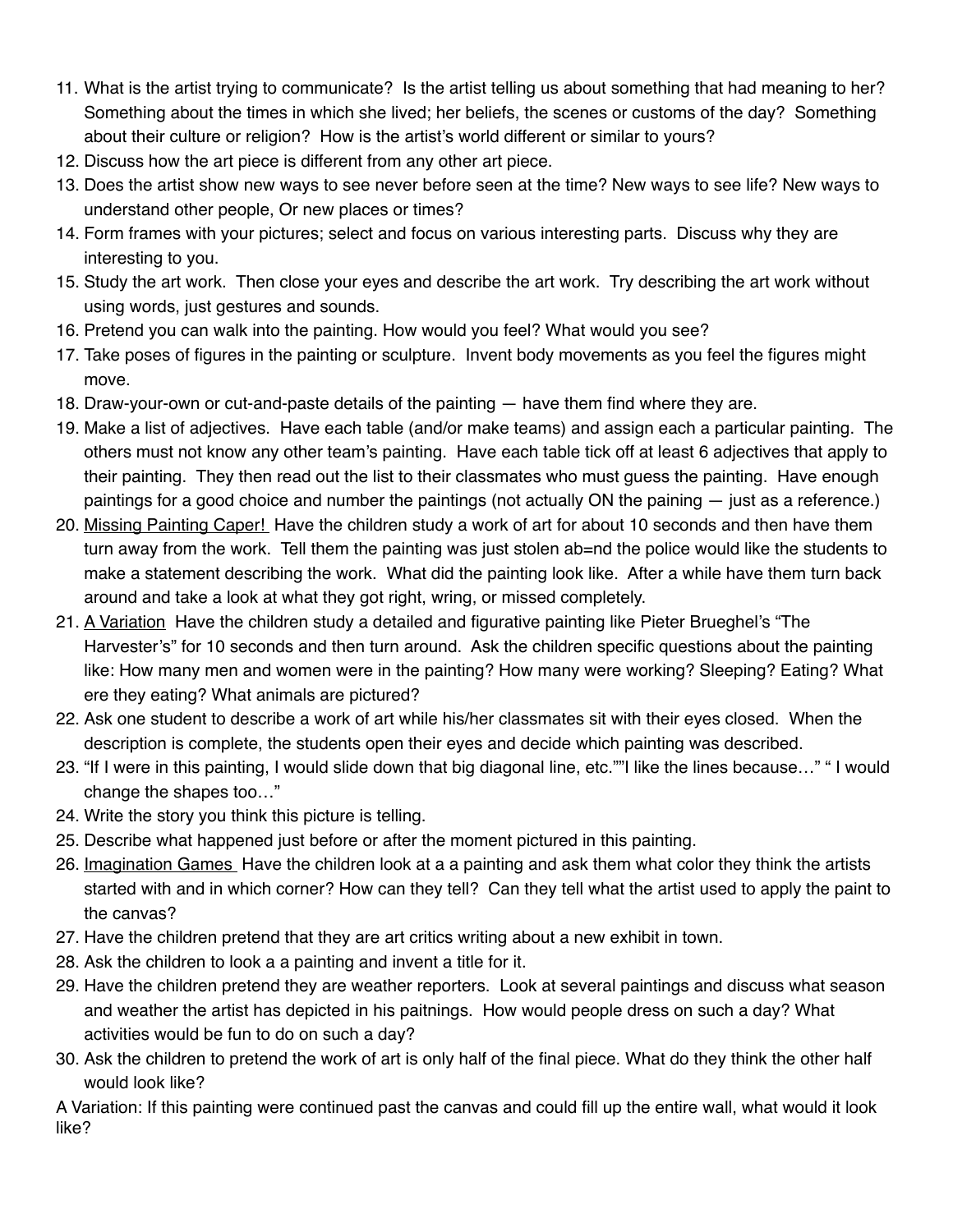## **Especially for Sculpture**

Where would you balance a tea cup?

If this sculpture were to suddenly come alive, what would it do first? How would it move/ If you are looking at a piece of sculpture which was created by a subtractive process (Chipping/carving) what do you think the original form looked like?

Norman Rockwell's pictures for the Saturday Evening Post represented America and slices of American life. The children were encouraged to pretend they were Rockwell today. They drew pictures of small town fun, like baseball games, soccer practice, ballet lessons, the Glen Rock Fair, the Glen Rock Fire Department Pancake Breakfast, and lots more. Their Rockwells rocked!



Kindergardeners were presented Southwestern culture. The kids drew a picture of a simple symbol from the large array of symbols that the Native Americans used. This is a sun; some kids chose an arrow, others a horse!

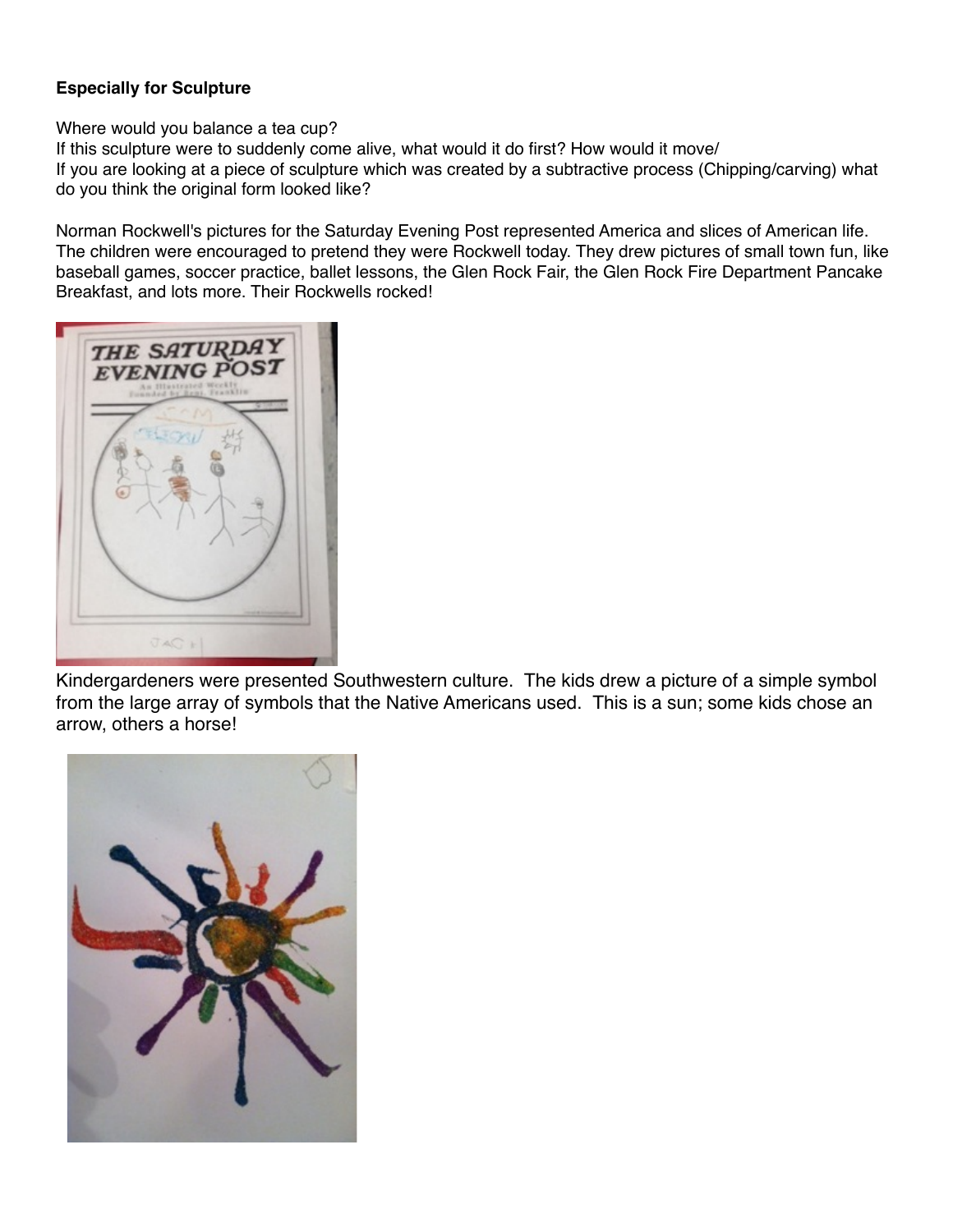First graders' learned about Southwestern culture. The docent brought in the "Talking Stick" and discussed how it was used by the native Americans, the importance of not interrupting each other during conversation, even if things get "heated up". The kids then created their own talking stick to take home and use when they are having an important discussion In the family.



One docent presented the Ancient Legend of the Ojibway tribe and the history of the dream catcher to First Graders. Afterwards, each child created their own dream catcher.

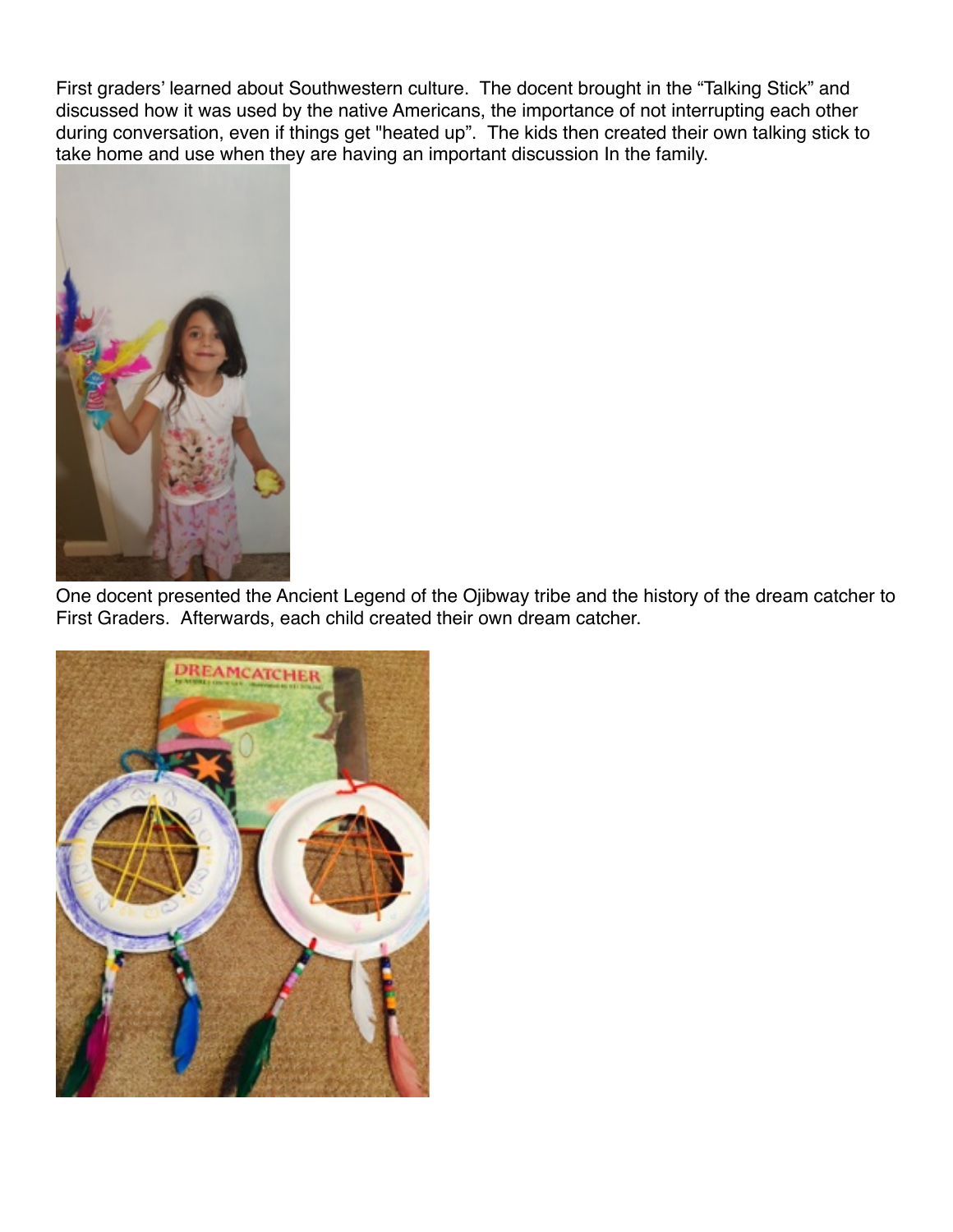One docent presented First Graders with Grandma Moses's "Mary had a Little Lamb". The class learned about primitivism and Grandma Moses. They discussed her painting "Mary and the Little Lamb" and learned how to tell a story using simple shapes. Here is an example of "Tater went to the dog store and ate all the bones." Awesome!



In fourth grade they discussed Paul Revere's role in the American Revolution and his midnight ride as told by Longfellow, (which was the inspiration for Grant's painting) using this discussion as a backdrop for our analysis of the painting. Then they made tricorn hats, which were fashionable in Revere's time. Awesome!